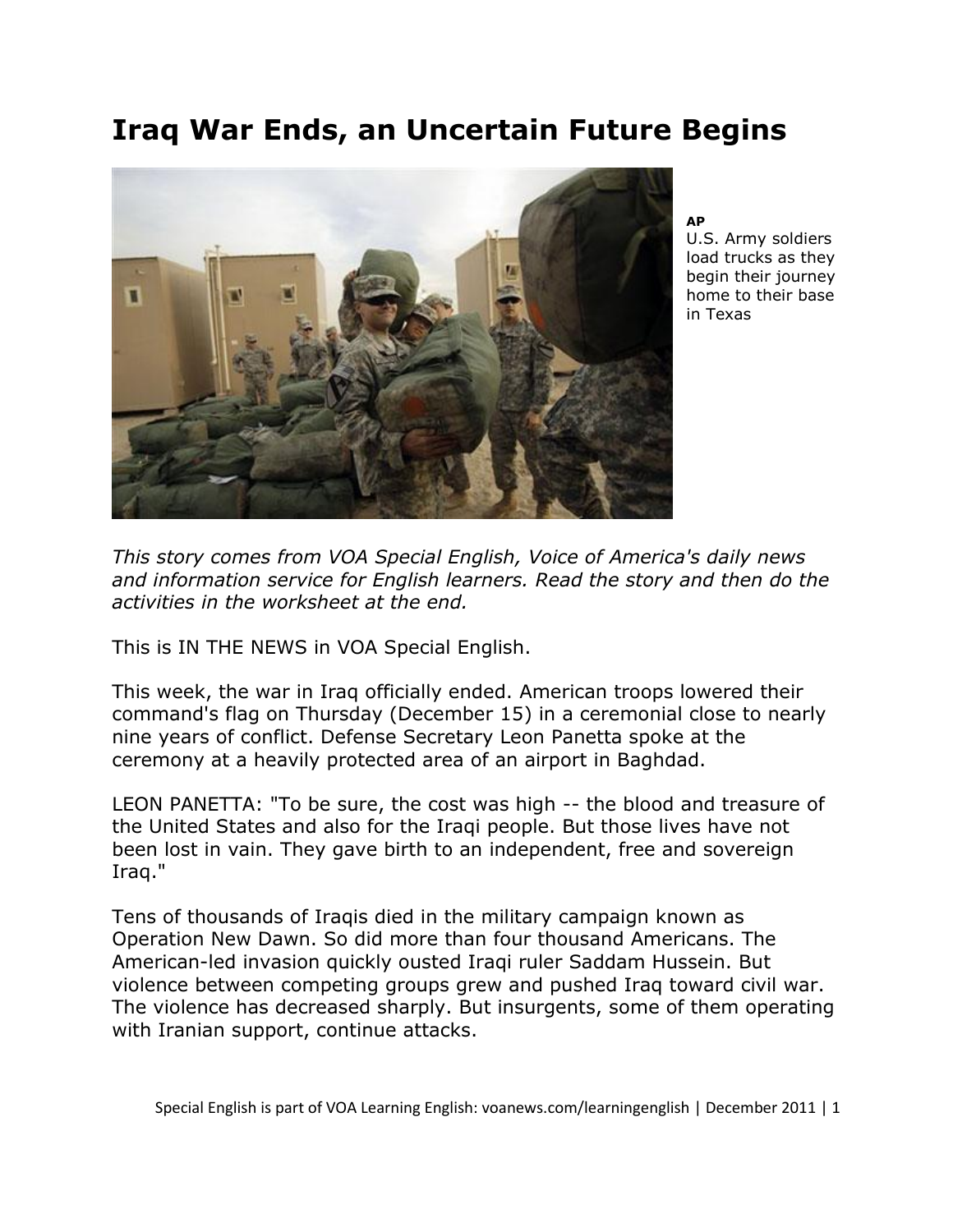Some American officials wanted to keep several thousand troops in Iraq after December thirty-first. The two countries agreed to that withdrawal date three years ago, when George W. Bush was still president. But the Obama administration failed to reach an agreement with Iraq on legal protection for American troops. A small number of troops will remain, mainly to protect diplomats.

This week, some Iraqis celebrated the withdrawal of American troops. Others expressed worry, including Mohhamed Abbad Hussein, who is recovering from a bomb explosion.

ABBAD HUSSEIN (IN ARABIC): "It's never going to end. People are going to continue to suffer. As long as there is a political crisis, it's never going to end."

Murtadha Homadi, a guard with a local security company, had mixed feelings about the war.

MURTADHA HOMADI (IN ARABIC): "We were really happy that Saddam Hussein fell. But, after that, many bad things happened, especially when al-Qaida started setting off bomb."

Eleven-year-old Gohfran Yassir of Baghdad says she is always afraid.

GOHFRAN YASSIR: "I am scared that a bomb will go off, explosions and we will die, or we will be kidnapped or killed."

Many Iraqis worry that their country will fail if it is controlled only by politicians and religious militias. Human rights activist Sundus Abass says Iraq's future may depend more on the will of its people.

SUNDUS ABASS: "I am like other Iraqis, I am worried about this. I am worried. Honestly yes, I am worried. Because there is no, nothing who can tell us that it will be fine after the Americans troops withdraw from Iraq. I think yes there will be more violence in Iraq."

The invasion took place in March of two thousand three. Soldiers from Fort Bragg, North Carolina, were among the first to enter Iraq. They also helped lead the troop increase in two thousand seven. This week, President Obama visited Fort Bragg to thank returning troops.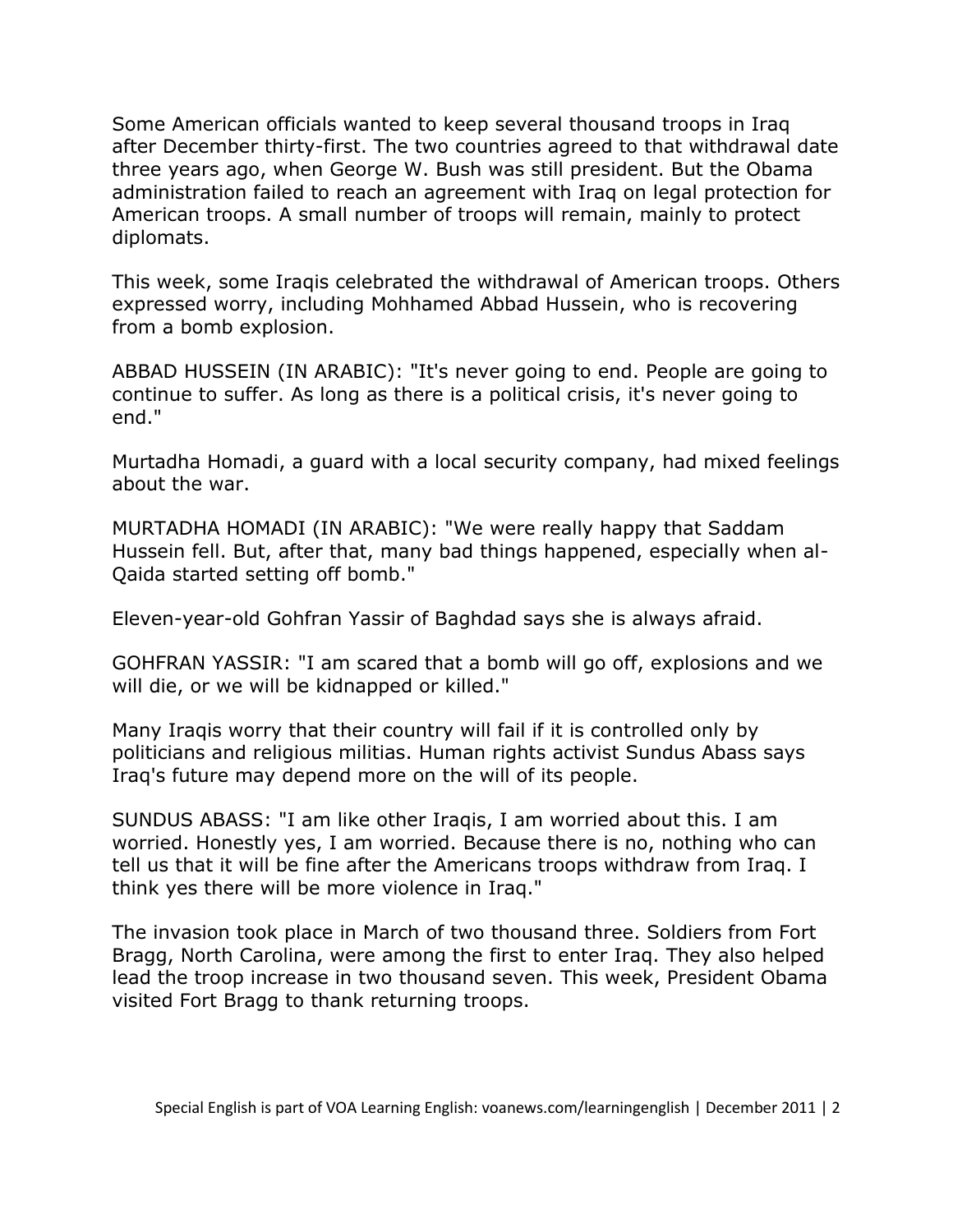BARACK OBAMA: "So as your commander in chief, and on behalf of a grateful nation, I am proud to finally say these two words, and I know your families agree: Welcome home. [Cheers] "

Mr. Obama spoke of the sacrifices made by service members.

BARACK OBAMA: "More than 1.5 million Americans have served in Iraq -- 1.5 million. Over thirty thousand Americans have been wounded. Those are only the wounds that show. Nearly forty-five hundred Americans made the ultimate sacrifice."

Mr. Obama called the results of the war "an extraordinary achievement."

BARACK OBAMA: "Iraq is not a perfect place. It has many challenges ahead. But we are leaving behind a sovereign, stable and self-reliant Iraq, with a representative government that was elected by its people."

*Now do the worksheet ...*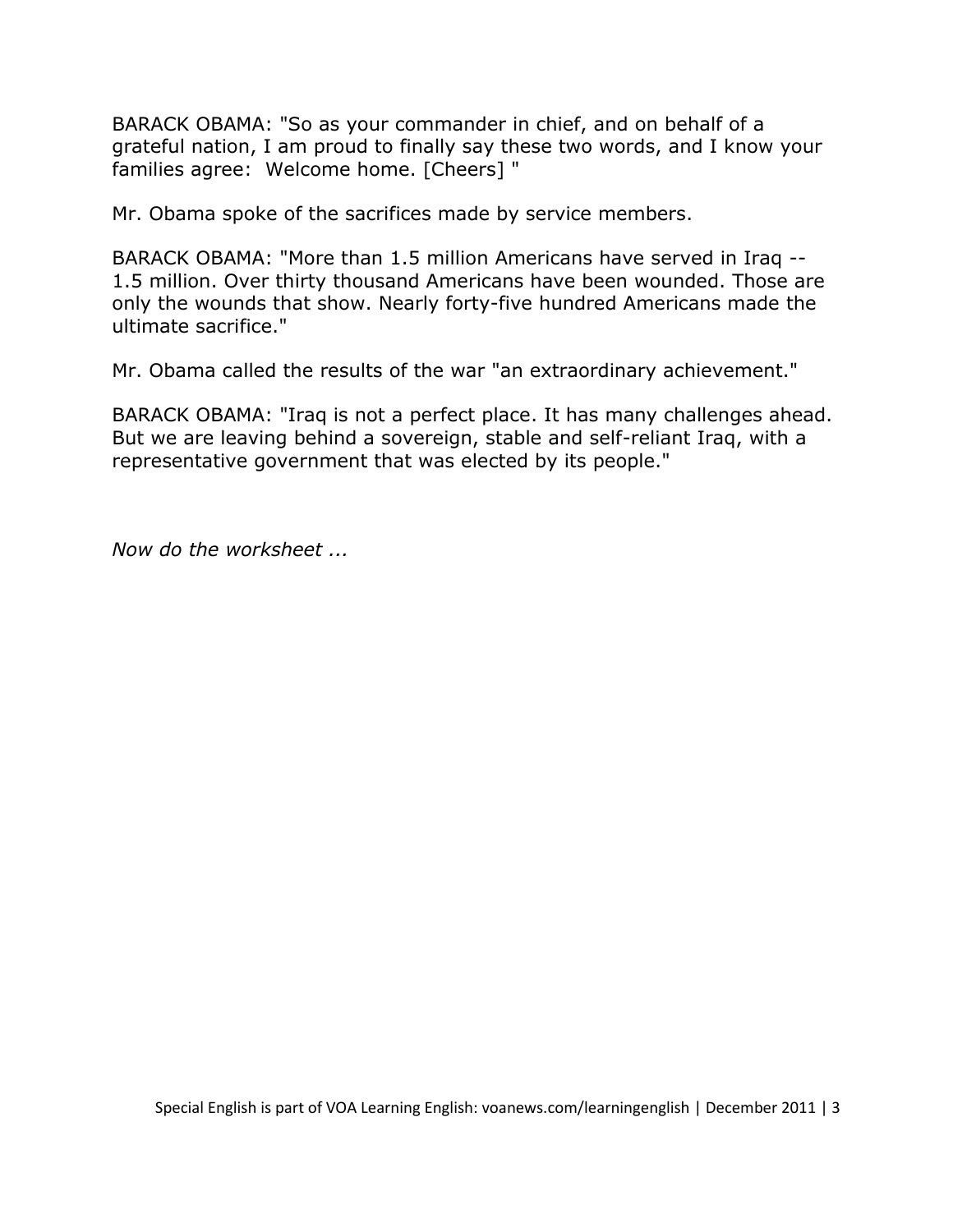#### **Level: intermediate**

**Time: 20 -30 minutes**

**This worksheet will help you learn new vocabulary about world conflicts. You will answer questions about the end of the Iraq war, and write a short paragraph about your opinion on this war.**

- **1**. Match the words on the left with the words on the right to make four phrases. Write the phrase on the line. The phrases are in the article.
	- a. military 1. date
- - b. civil  $\sim$  2. troops
- 

- c. withdrawal 3. war d. American 4. campaign \_\_\_\_\_\_\_\_\_\_\_\_\_\_\_\_\_\_\_\_\_\_\_
	-
- **2**. What word means the same as *conflict*?
	- [ ] fighting
	- [ ] troops
	- [ ] bomb
- **3**. Look again at the title of the article: *Iraq War Ends, an Uncertain Future Begins.* What is the article about?

\_\_\_\_\_\_\_\_\_\_\_\_\_\_\_\_\_\_\_\_\_\_\_\_\_\_\_\_\_\_\_\_\_\_\_\_\_\_\_\_\_\_\_\_\_\_\_\_\_\_\_\_\_\_\_\_\_\_\_\_\_\_\_\_\_\_\_\_\_\_\_\_

\_\_\_\_\_\_\_\_\_\_\_\_\_\_\_\_\_\_\_\_\_\_\_\_\_\_\_\_\_\_\_\_\_\_\_\_\_\_\_\_\_\_\_\_\_\_\_\_\_\_\_\_\_\_\_\_\_\_\_\_\_\_\_\_\_\_\_\_\_\_\_\_

- [ ] how the war in Iraq started
- [ ] the future of Iraq after the war
- **4**. What two countries is this article about?
- **5**. How many years did the war in Iraq last?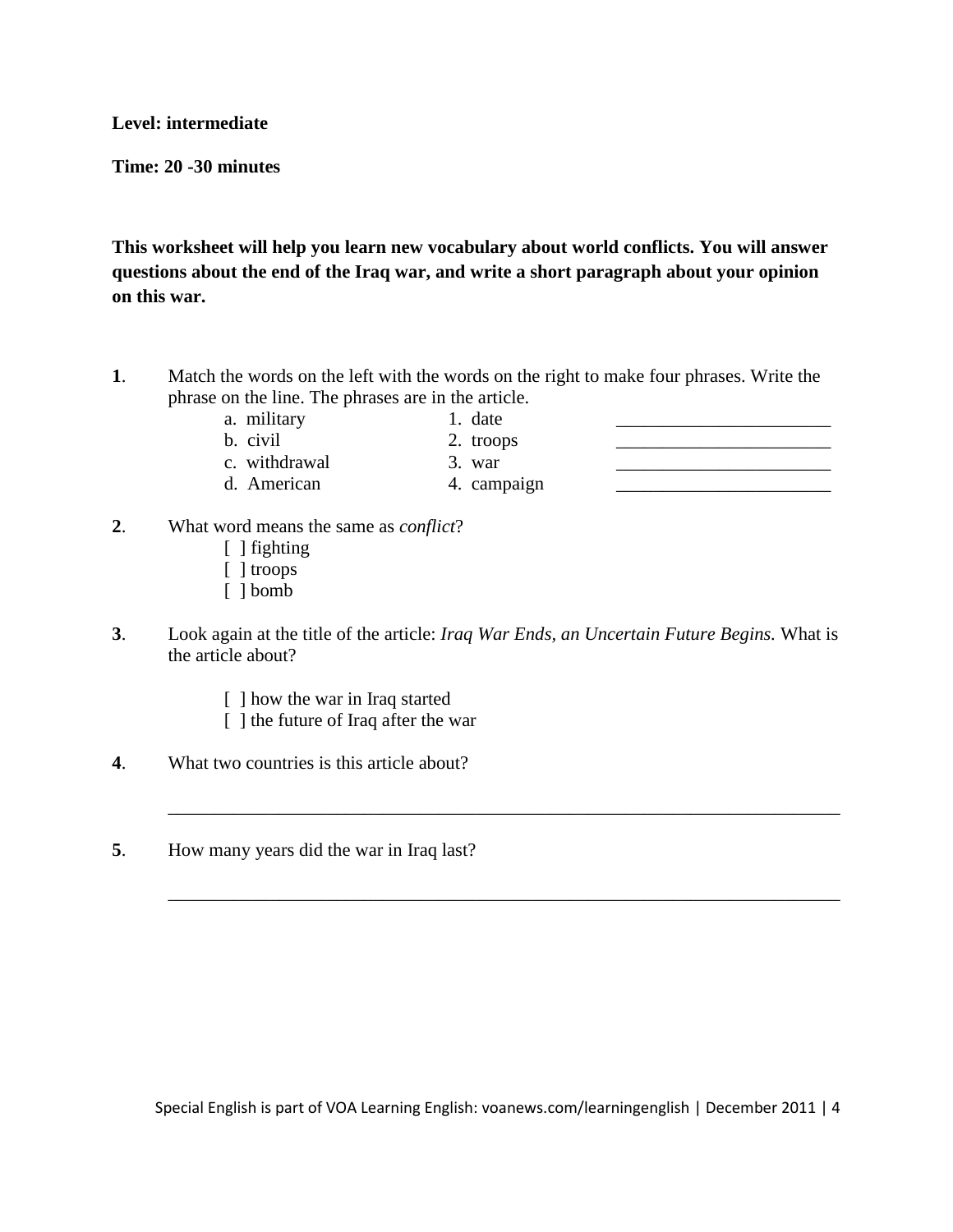**6**. Leon Panetta is the U.S. Defense Secretary. What did he say about the people who died in the Iraq war? Complete the following sentence with his words.

"They gave birth to an \_\_\_\_\_\_\_ , \_\_\_\_\_\_\_ and \_\_\_\_\_\_\_ Iraq."

**7**. Read paragraph 3 again. Put the following sentences in the order in which they happened. \_\_\_\_\_ The violence has decreased sharply, but insurgents continue attacks.

\_\_\_\_\_\_\_\_\_\_\_\_\_\_\_\_\_\_\_\_\_\_\_\_\_\_\_\_\_\_\_\_\_\_\_\_\_\_\_\_\_\_\_\_\_\_\_\_\_\_\_\_\_\_\_\_\_\_\_\_\_\_\_\_\_\_

\_\_\_\_\_\_\_\_\_\_\_\_\_\_\_\_\_\_\_\_\_\_\_\_\_\_\_\_\_\_\_\_\_\_\_\_\_\_\_\_\_\_\_\_\_\_\_\_\_\_\_\_\_\_\_\_\_\_\_\_\_\_\_\_\_\_

\_\_\_\_\_\_\_\_\_\_\_\_\_\_\_\_\_\_\_\_\_\_\_\_\_\_\_\_\_\_\_\_\_\_\_\_\_\_\_\_\_\_\_\_\_\_\_\_\_\_\_\_\_\_\_\_\_\_\_\_\_\_\_\_\_\_

- \_\_\_\_\_ Saddam Hussein was ousted.
- \_\_\_\_\_ Violence between competing groups grew.
- \_\_\_\_\_ There was a civil war.
- **8**. Why will a small number of U.S. troops stay in Iraq?
- **9.** Read the sentence below. Is it *true* or *false*? If it is false, correct the sentence. All Iraqis celebrated the withdrawal of American troops.
- **10**. What are some Iraqis worried about?

## **OVER TO YOU**

What do you know about the Iraq war? Has your country been involved in this conflict? Do you think the U.S. should bring troops home now?

\_\_\_\_\_\_\_\_\_\_\_\_\_\_\_\_\_\_\_\_\_\_\_\_\_\_\_\_\_\_\_\_\_\_\_\_\_\_\_\_\_\_\_\_\_\_\_\_\_\_\_\_\_\_\_\_\_\_\_\_\_\_\_\_\_\_\_\_\_\_\_\_\_\_\_\_\_\_ \_\_\_\_\_\_\_\_\_\_\_\_\_\_\_\_\_\_\_\_\_\_\_\_\_\_\_\_\_\_\_\_\_\_\_\_\_\_\_\_\_\_\_\_\_\_\_\_\_\_\_\_\_\_\_\_\_\_\_\_\_\_\_\_\_\_\_\_\_\_\_\_\_\_\_\_\_\_ \_\_\_\_\_\_\_\_\_\_\_\_\_\_\_\_\_\_\_\_\_\_\_\_\_\_\_\_\_\_\_\_\_\_\_\_\_\_\_\_\_\_\_\_\_\_\_\_\_\_\_\_\_\_\_\_\_\_\_\_\_\_\_\_\_\_\_\_\_\_\_\_\_\_\_\_\_\_ \_\_\_\_\_\_\_\_\_\_\_\_\_\_\_\_\_\_\_\_\_\_\_\_\_\_\_\_\_\_\_\_\_\_\_\_\_\_\_\_\_\_\_\_\_\_\_\_\_\_\_\_\_\_\_\_\_\_\_\_\_\_\_\_\_\_\_\_\_\_\_\_\_\_\_\_\_\_ \_\_\_\_\_\_\_\_\_\_\_\_\_\_\_\_\_\_\_\_\_\_\_\_\_\_\_\_\_\_\_\_\_\_\_\_\_\_\_\_\_\_\_\_\_\_\_\_\_\_\_\_\_\_\_\_\_\_\_\_\_\_\_\_\_\_\_\_\_\_\_\_\_\_\_\_\_\_

Write 5-8 sentences explaining your answer.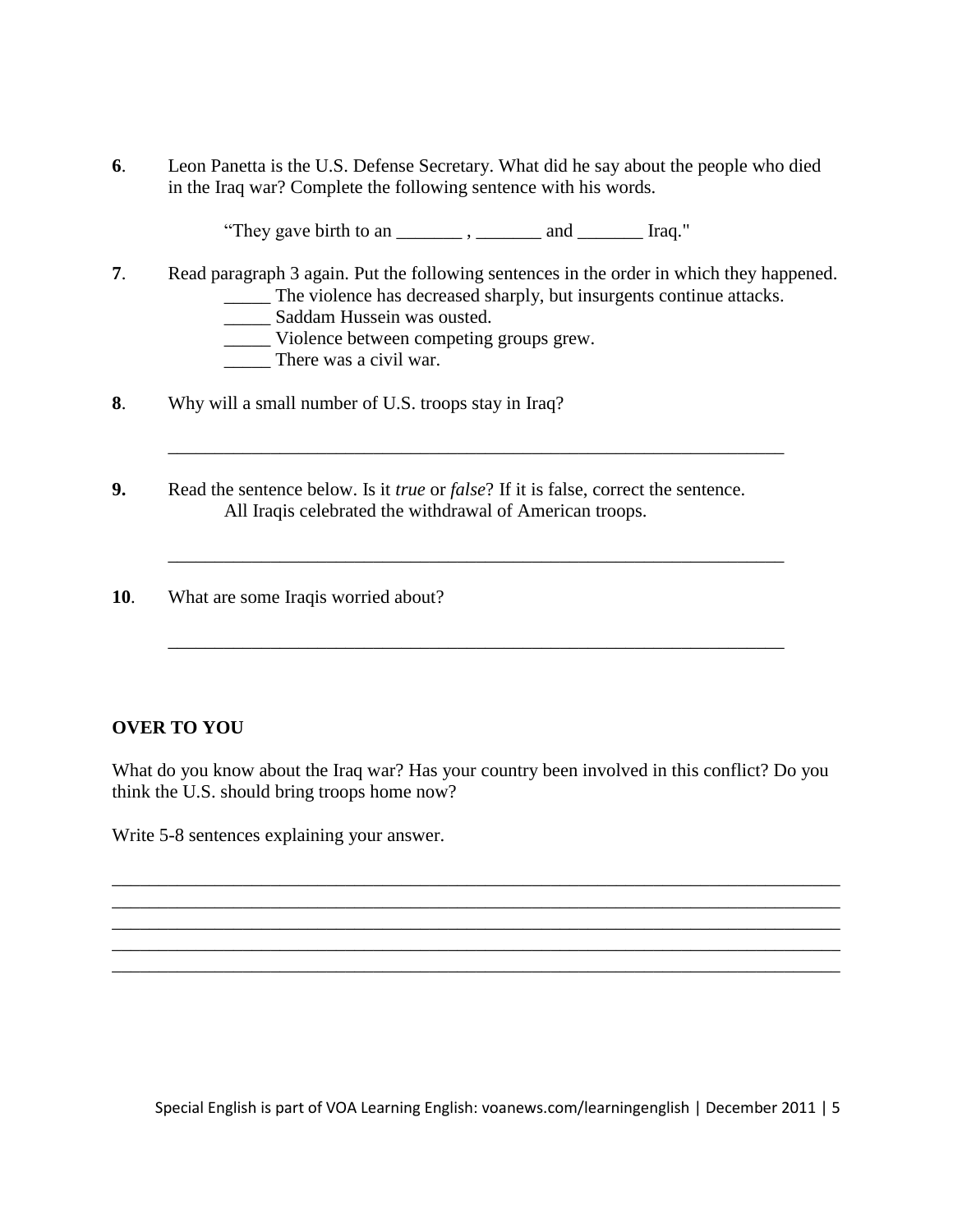### **ANSWER KEY**

- 1. military campaign; civil war, withdrawal date; American troops; local behavior
- 2. fighting
- 3. the future of Iraq after the war
- 4. Iraq and the U.S.
- 5. nearly nine years
- 6. "They gave birth to an independent, free and sovereign Iraq."
- 7. Saddam Hussein was ousted.; Violence between competing groups grew.; There was a civil war.; The violence has decreased sharply, but insurgents continue attacks
- 8. mainly to protect diplomats
- 9. False; Some Iraqis celebrated the withdrawal of American troops. Others expressed worry.
- 10. students' own answers [Many Iraqis worry that their country will fail if it is controlled only by politicians and religious militias. "I am scared that a bomb will go off, explosions and we will die, or we will be kidnapped or killed."]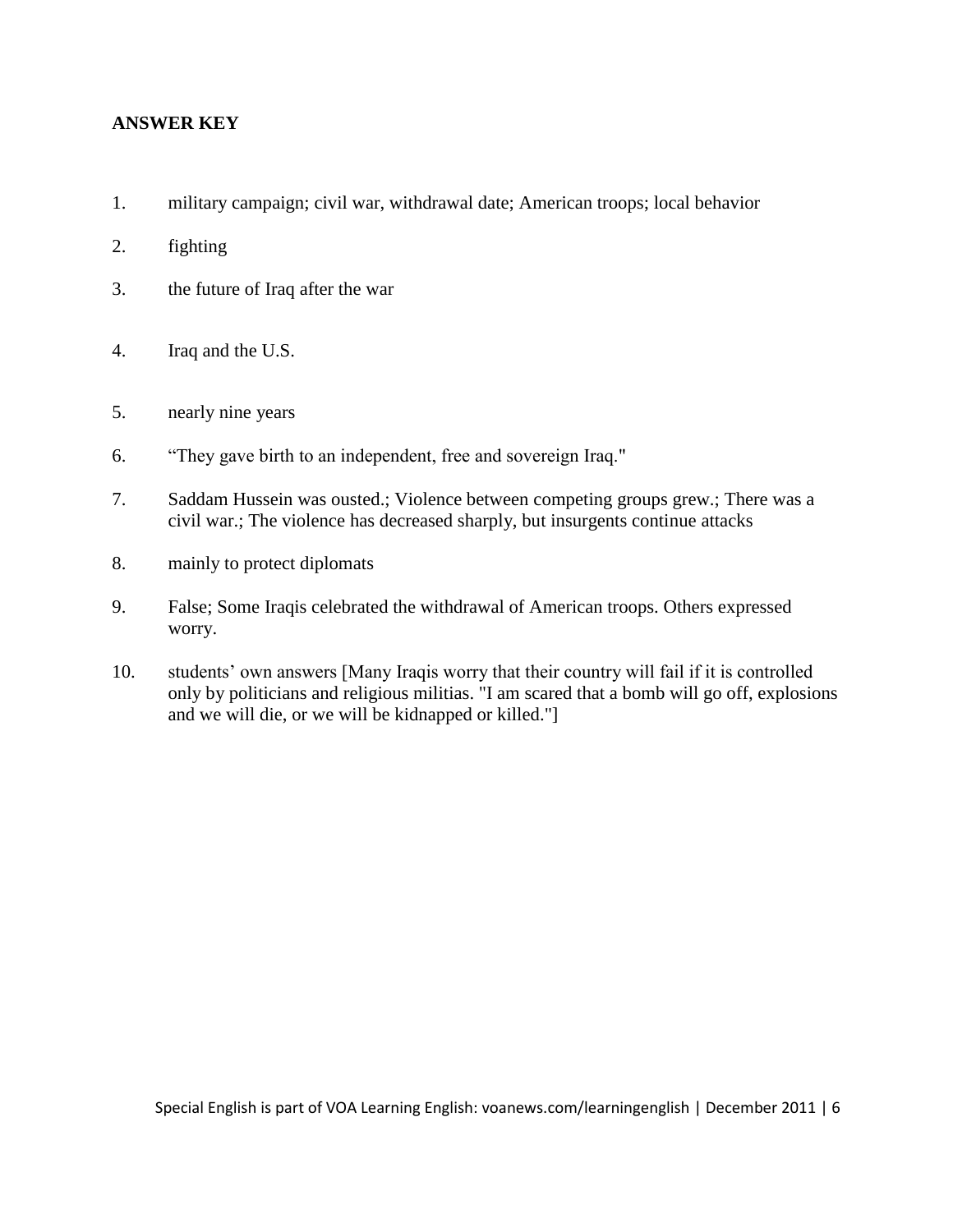**Level: intermediate** 

**Time: 20 -30 minutes**

**This worksheet will help you learn new vocabulary about world conflicts. You will answer questions about the end of the Iraq war, and write a short paragraph about your opinion on this war.**

**1**. Match the words on the left with the words on the right to make four phrases. Write the phrase on the line. The phrases are in the article.

| a. military   |   | 1. date    |  |
|---------------|---|------------|--|
| b. civil      |   | 2. troops  |  |
| c. withdrawal |   | 3. war     |  |
| d American    | 4 | . camnaion |  |

d. American 1. campaign

- **2**. What word means the same as *conflict*?
	- [ ] fighting
	- [ ] troops
	- [ ] bomb
- **3**. Look again at the title of the article: *Iraq War Ends, an Uncertain Future Begins.* What is the article about?
	- [ ] how the war in Iraq started
	- [ ] the future of Iraq after the war
- **4**. What two countries is this article about?
- **5**. How many years did the war in Iraq last?

Special English is part of VOA Learning English: voanews.com/learningenglish | December 2011 | 7

\_\_\_\_\_\_\_\_\_\_\_\_\_\_\_\_\_\_\_\_\_\_\_\_\_\_\_\_\_\_\_\_\_\_\_\_\_\_\_\_\_\_\_\_\_\_\_\_\_\_\_\_\_\_\_\_\_\_\_\_\_\_\_\_\_\_\_\_\_\_\_\_

\_\_\_\_\_\_\_\_\_\_\_\_\_\_\_\_\_\_\_\_\_\_\_\_\_\_\_\_\_\_\_\_\_\_\_\_\_\_\_\_\_\_\_\_\_\_\_\_\_\_\_\_\_\_\_\_\_\_\_\_\_\_\_\_\_\_\_\_\_\_\_\_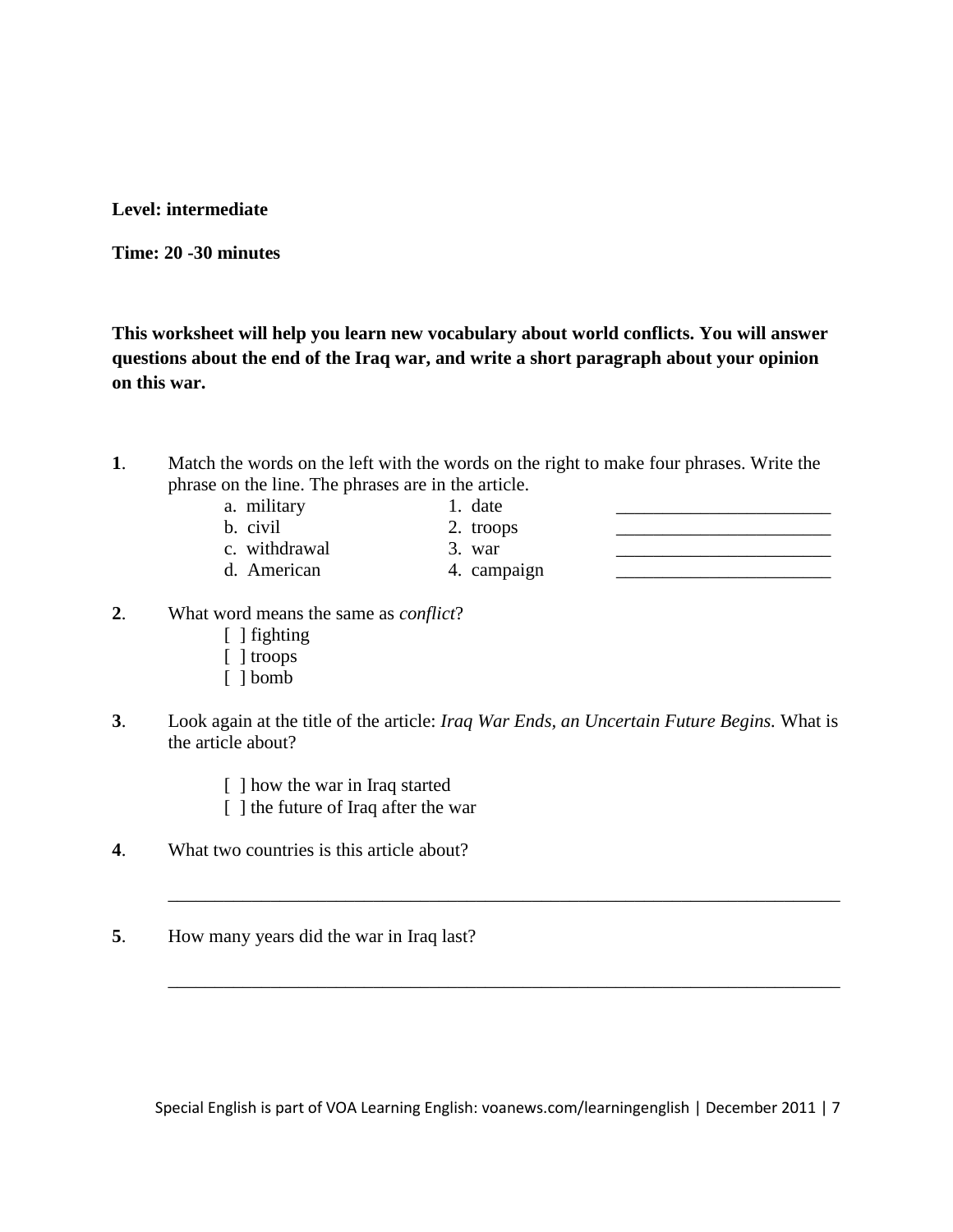**6**. Leon Panetta is the U.S. Defense Secretary. What did he say about the people who died in the Iraq war? Complete the following sentence with his words.

"They gave birth to an \_\_\_\_\_\_\_ , \_\_\_\_\_\_\_ and \_\_\_\_\_\_\_ Iraq."

**7**. Read paragraph 3 again. Put the following sentences in the order in which they happened. \_\_\_\_\_ The violence has decreased sharply, but insurgents continue attacks.

\_\_\_\_\_\_\_\_\_\_\_\_\_\_\_\_\_\_\_\_\_\_\_\_\_\_\_\_\_\_\_\_\_\_\_\_\_\_\_\_\_\_\_\_\_\_\_\_\_\_\_\_\_\_\_\_\_\_\_\_\_\_\_\_\_\_

\_\_\_\_\_\_\_\_\_\_\_\_\_\_\_\_\_\_\_\_\_\_\_\_\_\_\_\_\_\_\_\_\_\_\_\_\_\_\_\_\_\_\_\_\_\_\_\_\_\_\_\_\_\_\_\_\_\_\_\_\_\_\_\_\_\_

\_\_\_\_\_\_\_\_\_\_\_\_\_\_\_\_\_\_\_\_\_\_\_\_\_\_\_\_\_\_\_\_\_\_\_\_\_\_\_\_\_\_\_\_\_\_\_\_\_\_\_\_\_\_\_\_\_\_\_\_\_\_\_\_\_\_

- \_\_\_\_\_ Saddam Hussein was ousted.
- \_\_\_\_\_ Violence between competing groups grew.
- \_\_\_\_\_ There was a civil war.
- **8**. Why will a small number of U.S. troops stay in Iraq?
- **9.** Read the sentence below. Is it *true* or *false*? If it is false, correct the sentence. All Iraqis celebrated the withdrawal of American troops.
- **10**. What are some Iraqis worried about?

#### **OVER TO YOU**

What do you know about the Iraq war? Has your country been involved in this conflict? Do you think the U.S. should bring troops home now?

\_\_\_\_\_\_\_\_\_\_\_\_\_\_\_\_\_\_\_\_\_\_\_\_\_\_\_\_\_\_\_\_\_\_\_\_\_\_\_\_\_\_\_\_\_\_\_\_\_\_\_\_\_\_\_\_\_\_\_\_\_\_\_\_\_\_\_\_\_\_\_\_\_\_\_\_\_\_ \_\_\_\_\_\_\_\_\_\_\_\_\_\_\_\_\_\_\_\_\_\_\_\_\_\_\_\_\_\_\_\_\_\_\_\_\_\_\_\_\_\_\_\_\_\_\_\_\_\_\_\_\_\_\_\_\_\_\_\_\_\_\_\_\_\_\_\_\_\_\_\_\_\_\_\_\_\_

\_\_\_\_\_\_\_\_\_\_\_\_\_\_\_\_\_\_\_\_\_\_\_\_\_\_\_\_\_\_\_\_\_\_\_\_\_\_\_\_\_\_\_\_\_\_\_\_\_\_\_\_\_\_\_\_\_\_\_\_\_\_\_\_\_\_\_\_\_\_\_\_\_\_\_\_\_\_ \_\_\_\_\_\_\_\_\_\_\_\_\_\_\_\_\_\_\_\_\_\_\_\_\_\_\_\_\_\_\_\_\_\_\_\_\_\_\_\_\_\_\_\_\_\_\_\_\_\_\_\_\_\_\_\_\_\_\_\_\_\_\_\_\_\_\_\_\_\_\_\_\_\_\_\_\_\_

Write 5-8 sentences explaining your answer.

Special English is part of VOA Learning English: voanews.com/learningenglish | December 2011 | 8